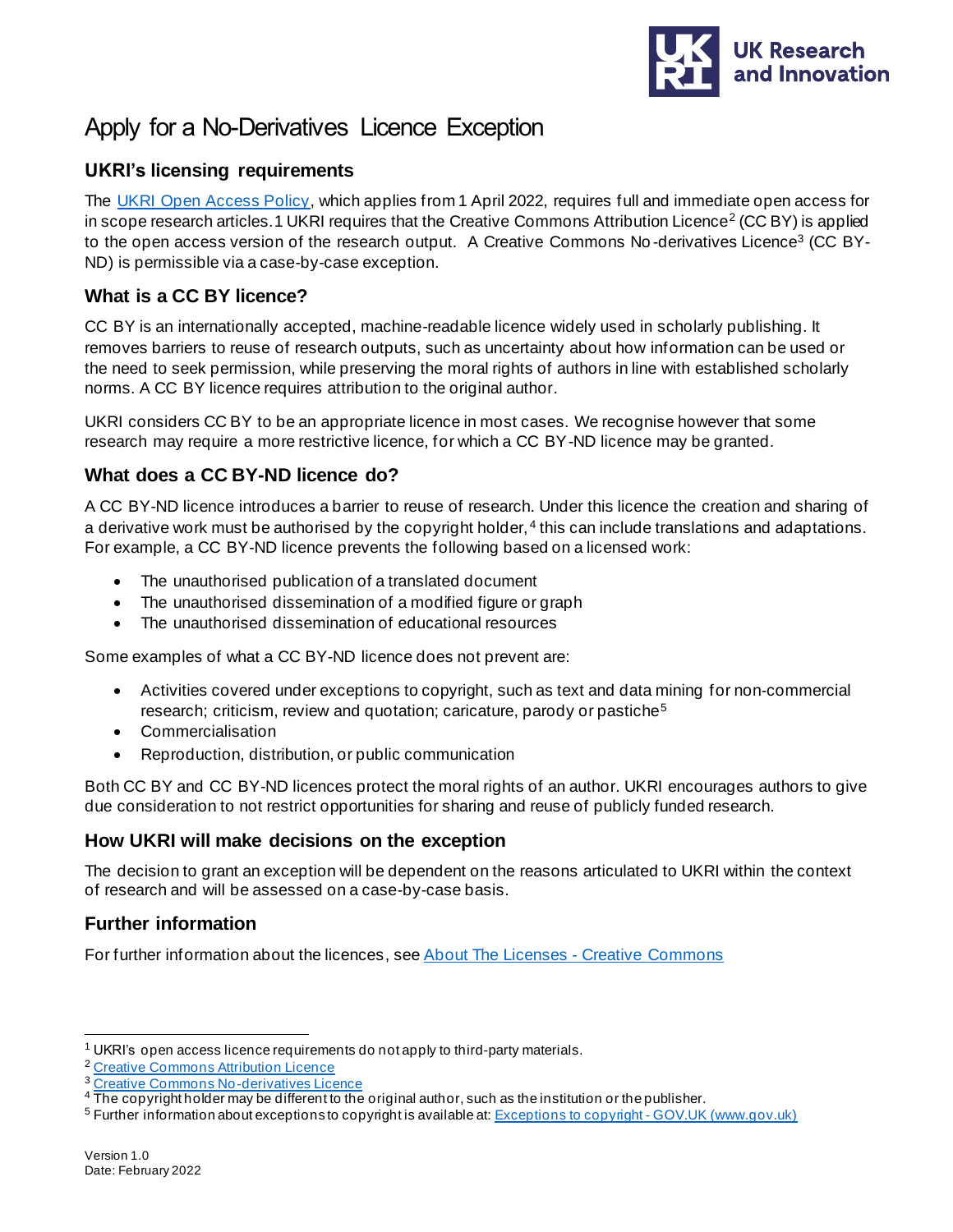

## **No-Derivatives Exception Form**

### *UKRI will provide the final form and accept exception requests from 14 March 2022.*

#### **Using this form**

This form is for the licence exception in the [UKRI Open Access Policy](https://www.ukri.org/publications/ukri-open-access-policy/), which applies from 1 April 2022.

Email the completed form to [openaccess@funding.ukri.org](mailto:%3Copenaccess@funding.ukri.org) with 'ND exception – *your publication title*' in the subject line to apply for a no-derivatives licence exception. UKRI aims to respond to requests within 10 working days of receipt of the completed form. All fields must be completed for the form to be considered complete.

#### **Who should complete this form**

The form may be completed by the author or the research organisation on behalf of the author. In the 'email address' field of the form, please supply the email address of the person(s) UKRI should liaise with on the exception request. You may provide up to two email addresses. In the 'UKRI grant number' field of the form, please supply the UKRI grant acknowledged in the research publication.

A research organisation may have internal policies for their staff on publishing their research and licences. UKRI recommends that authors contact their research office, library or equivalent to find out about any local requirements.

#### **Author name(s)**

| Click or tap here to enter text.       |
|----------------------------------------|
| Research organisation                  |
| Click or tap here to enter text.       |
| <b>Email address</b>                   |
| Click or tap here to enter text.       |
| <b>UKRI</b> grant number               |
| Click or tap here to enter text.       |
| <b>Title of publication</b>            |
| Click or tap here to enter text.       |
| Name of journal or publishing platform |

Click or tap here to enter text.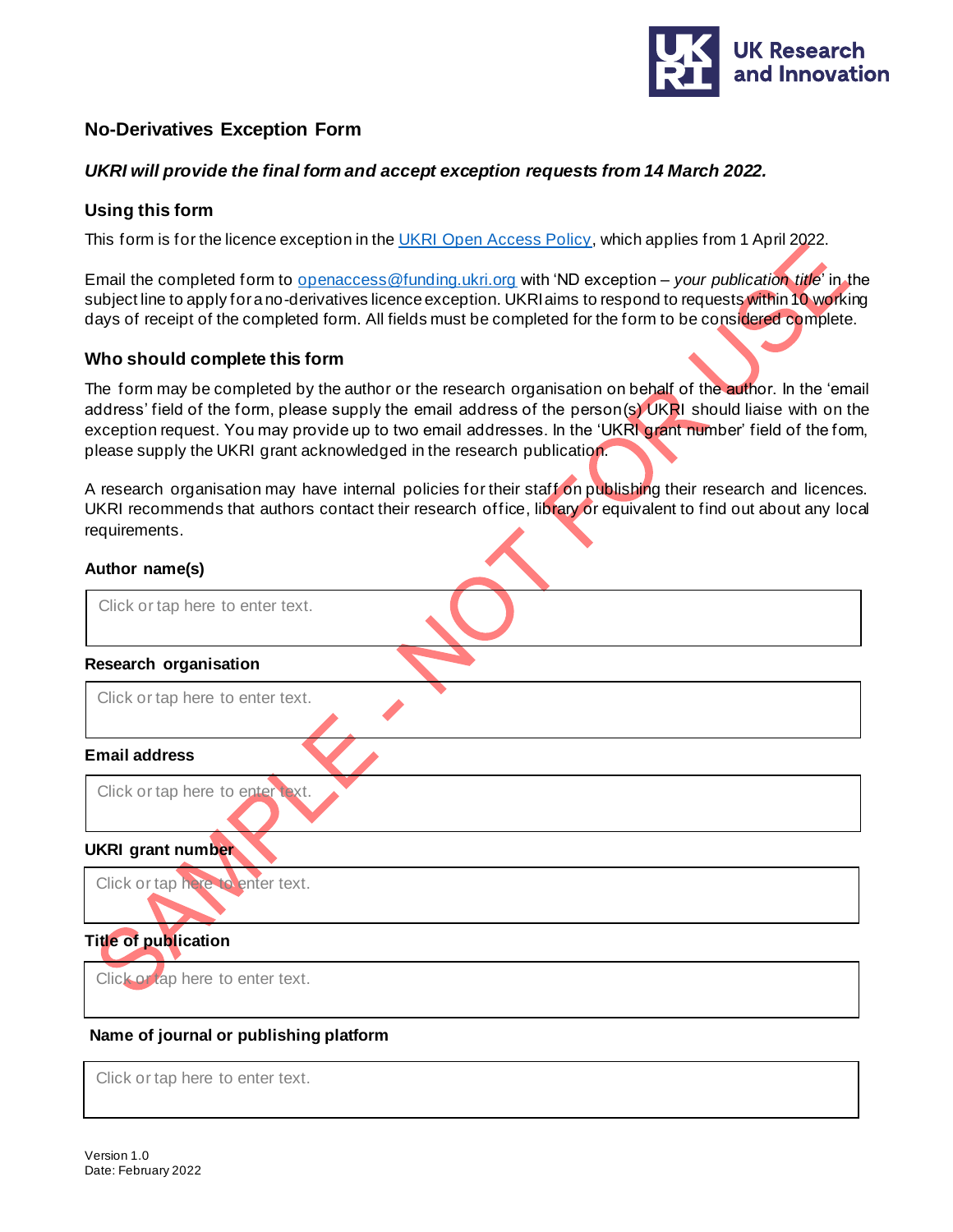

## **Why are you seeking this exception? (200 words maximum)**

Click or tap here to enter text.